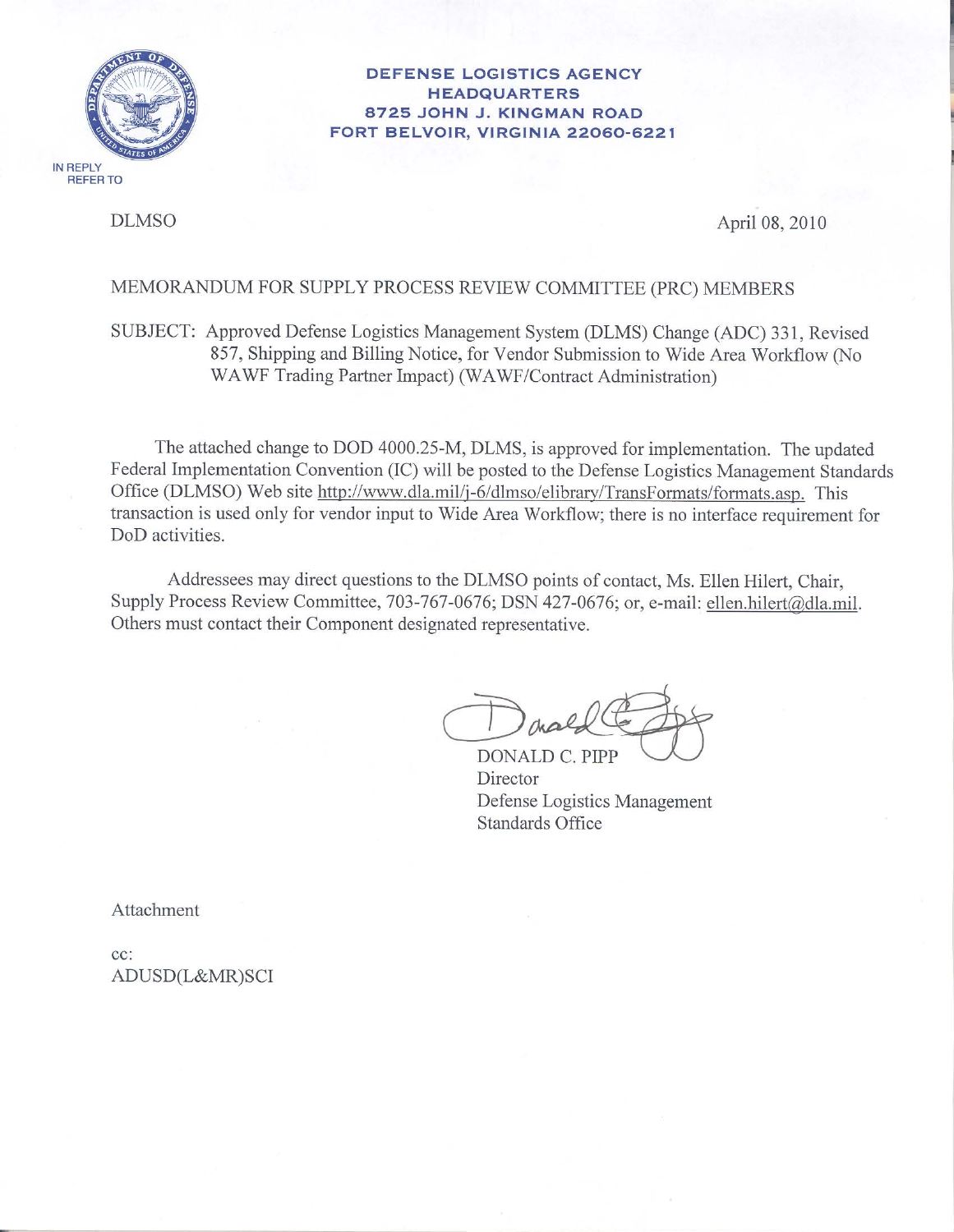#### **ADC 331**

## **Revise 4010 857, Shipping & Billing Notice for Vendor Submission to Wide Area Workflow**

#### **1. ORIGINATOR:**

**a. Service/Agency:** Business Transformation Agency (BTA), 703-601-3907, and Defense Contract Management Agency (DCMA), 703.428.0539.

**b. Originator:** Business Transformation Agency (BTA)

**2. FUNCTIONAL AREA:** Primary: Supply/Logistics.

**3. REFERENCES:** DLMSO memorandum dated March 24, 2010, subject: Approved DLMS Change **(**ADC), Revised DLMS Supplement (DS) 856, Advance Shipment Notice/Receiving Report (ASN/RR): Void, Replace, Change, and Contract Type (Staffed as PDC 359). This change perpetuates revisions to the Federal Implementation Convention 857 approved revisions to the 856 ASN/RR via separate staffing.

## **4. REQUESTED CHANGE:**

**a. Description of Change:** This change is applicable to the vendor submission of the Shipment and Billing Notice 857, Combination Receiving Report (RR) and Commercial Invoice (CI), to Wide Area Workflow. This transaction is not used within DoD. WAWF output splits the 857 to the separate receiving report (856) and commercial invoice (810). These changes are based upon three Engineering Change Proposals (ECPs) approved by the WAWF Operational Requirements Committee (ORC) and Joint Requirements Board (JRB) for WAWF Release 4.2. This change is published for documentation of revisions to the Federal Implementation convention perpetuated from previously approved changes to the RR and CI data content.

## **b. ECP 0547: Vendor Electronic Void and Replacement of a Transaction in a Submitted or Rejected Status**

This proposed update will provide the capability for a document originator to void an existing transaction via EDI and replace it with a new transaction via EDI. This change would eliminate the manual step of vendors logging into WAWF to void a document in a voidable status via the Web interface in order to submit a new version of the document. A reduction in logins would reduce WAWF system resource contention and save considerable time for the vendor. For additional information regarding this process, refer to DCMA guidance at: https://home.dcma.mil/mocas/wawf42.cfm (WAWF Electronic Receiving Report Changes).

WAWF Requirement:

VOID \_0021 – The system will permit the document to be voided via an EDI transaction. ReSub\_0017 – The system will permit a document to be resubmitted via an EDI transaction in conjunction with an EDI void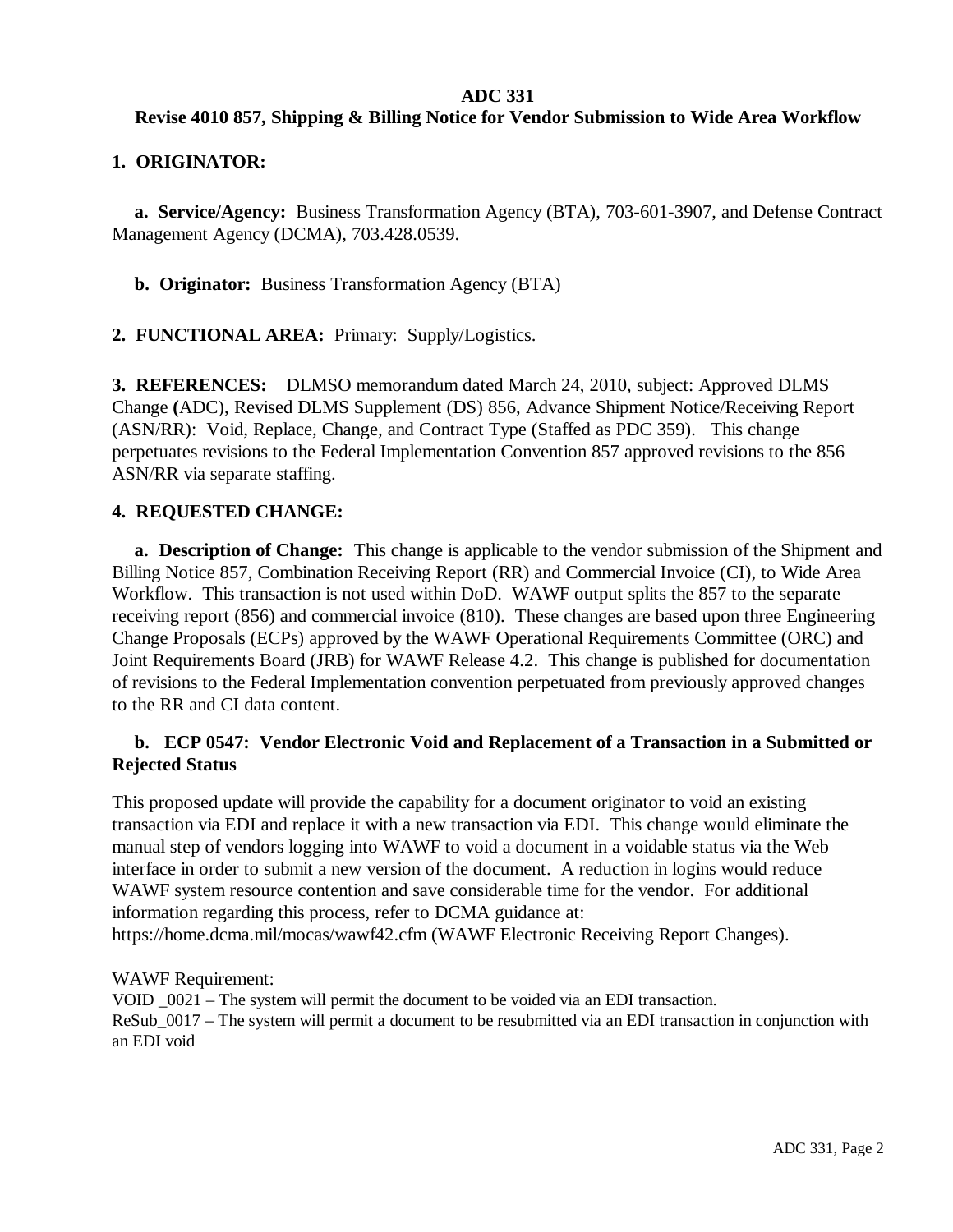**c. Procedures.** Revise Federal Implementation Convention (IC) 857 (Version 4010), Shipping & Billing Notice, as follows:

| <b>Item</b><br># | <b>Location</b> | <b>Revision 4010 857,</b><br><b>Shipping &amp; Billing Notice</b> | <b>Reason</b>                  |
|------------------|-----------------|-------------------------------------------------------------------|--------------------------------|
|                  | 1/BHT02/020     | Replace existing note for qualifier 01:                           | For WAWF, vendors will be      |
|                  |                 |                                                                   | able to indicate a Void only   |
|                  |                 | 01 Cancellation                                                   | submission.                    |
|                  |                 | <b>Federal note:</b> 1. Use to indicate the cancellation of a     |                                |
|                  |                 | previously submitted Shipment and Billing Notice (SBN).           |                                |
|                  |                 | For WAWF, use to indicate a "Void Only" submission.               |                                |
| $\overline{2}$ . | 1/BHT02/020     | Replace existing note for qualifier 05:                           | For WAWF, vendors will be      |
|                  |                 |                                                                   | able to indicate a Void and    |
|                  |                 | 05 Replace                                                        | <b>Create New Document</b>     |
|                  |                 | Federal note: 1. Use to indicate a replacement Shipment and       | submission.                    |
|                  |                 | Billing Notice (SBN) using the same shipment number as a          |                                |
|                  |                 | previously submitted SBN. When used, the replacement SBN          |                                |
|                  |                 | will overwrite the original SBN in the receiving data base.       |                                |
|                  |                 | For WAWF, use to indicate a "Void and Create" to void a           |                                |
|                  |                 | previously submitted ASN/Receiving Report (RR) and                |                                |
|                  |                 | concurrently create a new one.                                    |                                |
| 3.               | 2/N901/110      | Add new qualifier codes noted below (already in WAWF              | For WAWF:                      |
|                  |                 | usage for previous versions):                                     |                                |
|                  |                 |                                                                   | $CT$ – gaining contract number |
|                  |                 | <b>CT Contract Number</b>                                         | for repairables                |
|                  |                 | <b>DO Delivery Order Number</b>                                   | $DO - gaining contract number$ |
|                  |                 |                                                                   | for repairables                |
|                  |                 |                                                                   |                                |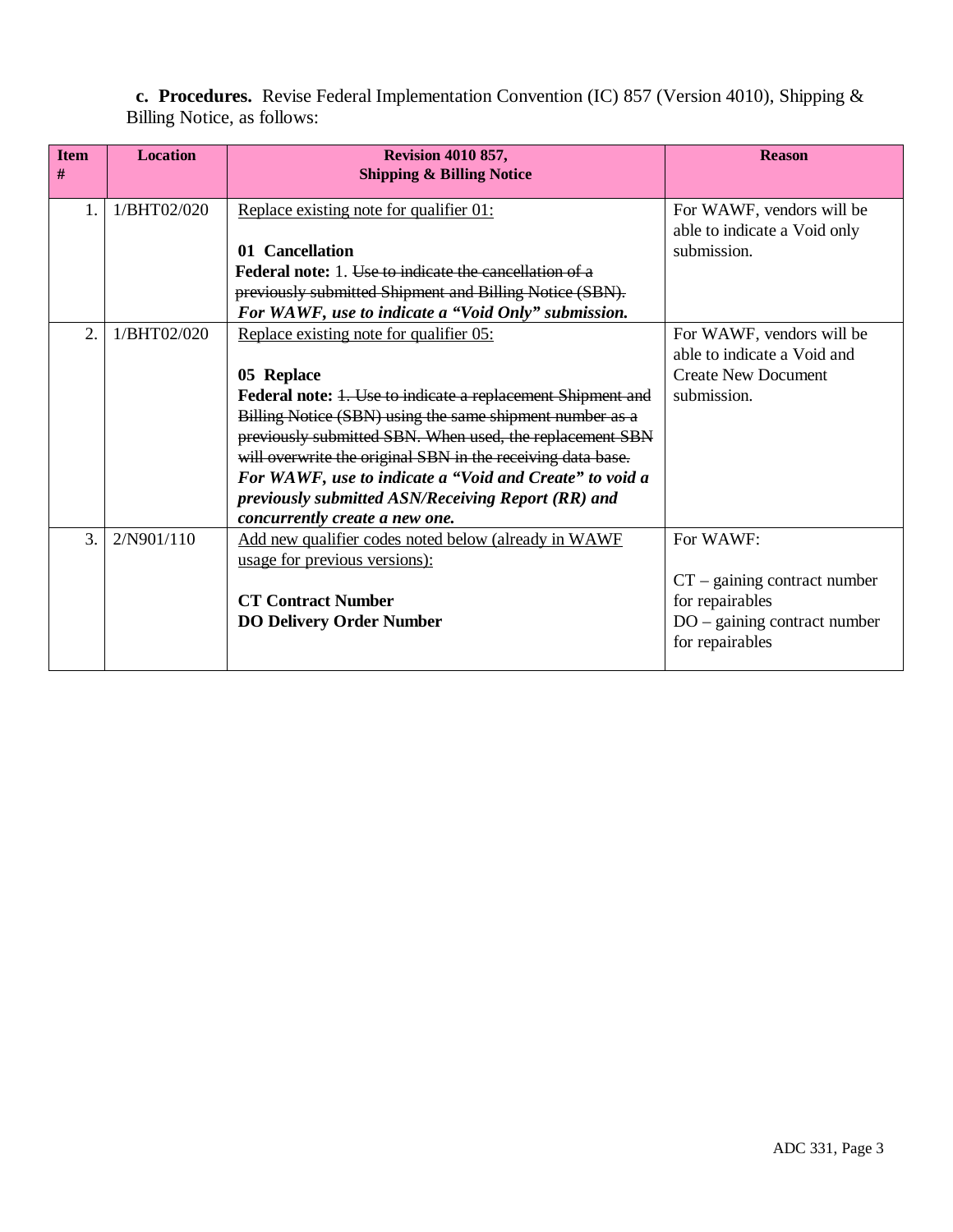## **d. ECP 0528: Contract Number Type Identification and Government Document Identifier**

This change will provide a mechanism whereby the Contract Number on WAWF documents as listed below is identified as to the "type of contract number" Applicable to:

Receiving Report Corrected Receiving Report

| <b>Item</b><br>$\#$ | <b>Location</b> | <b>Revision 4010 857,</b>                                                                                                                                                                                                                                                                                                                                                                                                                                                                                                                                            | <b>Reason</b>                                                                                                                                                                                                                                                                                                                                                                                                                                                                                                                                                                                                                                                                                                                                                                                                                                                                                                                                        |
|---------------------|-----------------|----------------------------------------------------------------------------------------------------------------------------------------------------------------------------------------------------------------------------------------------------------------------------------------------------------------------------------------------------------------------------------------------------------------------------------------------------------------------------------------------------------------------------------------------------------------------|------------------------------------------------------------------------------------------------------------------------------------------------------------------------------------------------------------------------------------------------------------------------------------------------------------------------------------------------------------------------------------------------------------------------------------------------------------------------------------------------------------------------------------------------------------------------------------------------------------------------------------------------------------------------------------------------------------------------------------------------------------------------------------------------------------------------------------------------------------------------------------------------------------------------------------------------------|
| $\mathbf{1}$        | 1/N901/110      | <b>Shipment and Billing Notice (ASN)</b><br>Add new qualifier "KL" Contract Reference with the<br>following note:<br><b>KL</b> Contact Reference<br>Federal note: For WAWF, use to indicate a<br>Contract Number Type. Cite the applicable code in<br><b>REF02.</b><br>A - Cooperative Agreement<br><b>B</b> - DoD Contract (FAR)<br>C - DoD Contract (Non-FAR)<br>$D$ - Grant<br>E - Intragovernmental<br>F - Intergovernmental<br><b>G</b> - International Agreement<br><b>I</b> - Non-DoD Contract (FAR)<br>J - Non-DoD Contract (Non-FAR)<br>K - Other Agreement | For WAWF, there is a new field called<br>Contract Number Type that Vendors<br>will enter via the Web, EDI and FTP to<br>permit entry of a Contract Number<br>Type. Therefore, the KL code is needed<br>in the list of N901 codes and the note<br>would help to explain to the vendors to<br>enter "KL" in N901 for Contract<br>Number Type.<br>The field may also be populated by<br>inspectors, acceptors.<br>Where the Contract Number Type is<br>"DoD Contract (FAR)," the system will<br>reject the document as invalid if one of<br>the following conditions is not met: $(1)$<br>The Contract Number is 13 positions in<br>length and the Delivery Order Number is<br>blank (empty-no entry); (2) The<br>Contract Number is 13 positions in<br>length and the Delivery Order Number is<br>4 positions in length; (3) The Delivery<br>Order Number is 13 positions in length;<br>or (4) The Delivery Order Number is 17<br>positions in length. |
|                     |                 |                                                                                                                                                                                                                                                                                                                                                                                                                                                                                                                                                                      | <b>Staffing Note:</b><br>Code H, Micropurchase, was removed<br>for the code set by WAWF<br>representatives prior to staffing.                                                                                                                                                                                                                                                                                                                                                                                                                                                                                                                                                                                                                                                                                                                                                                                                                        |